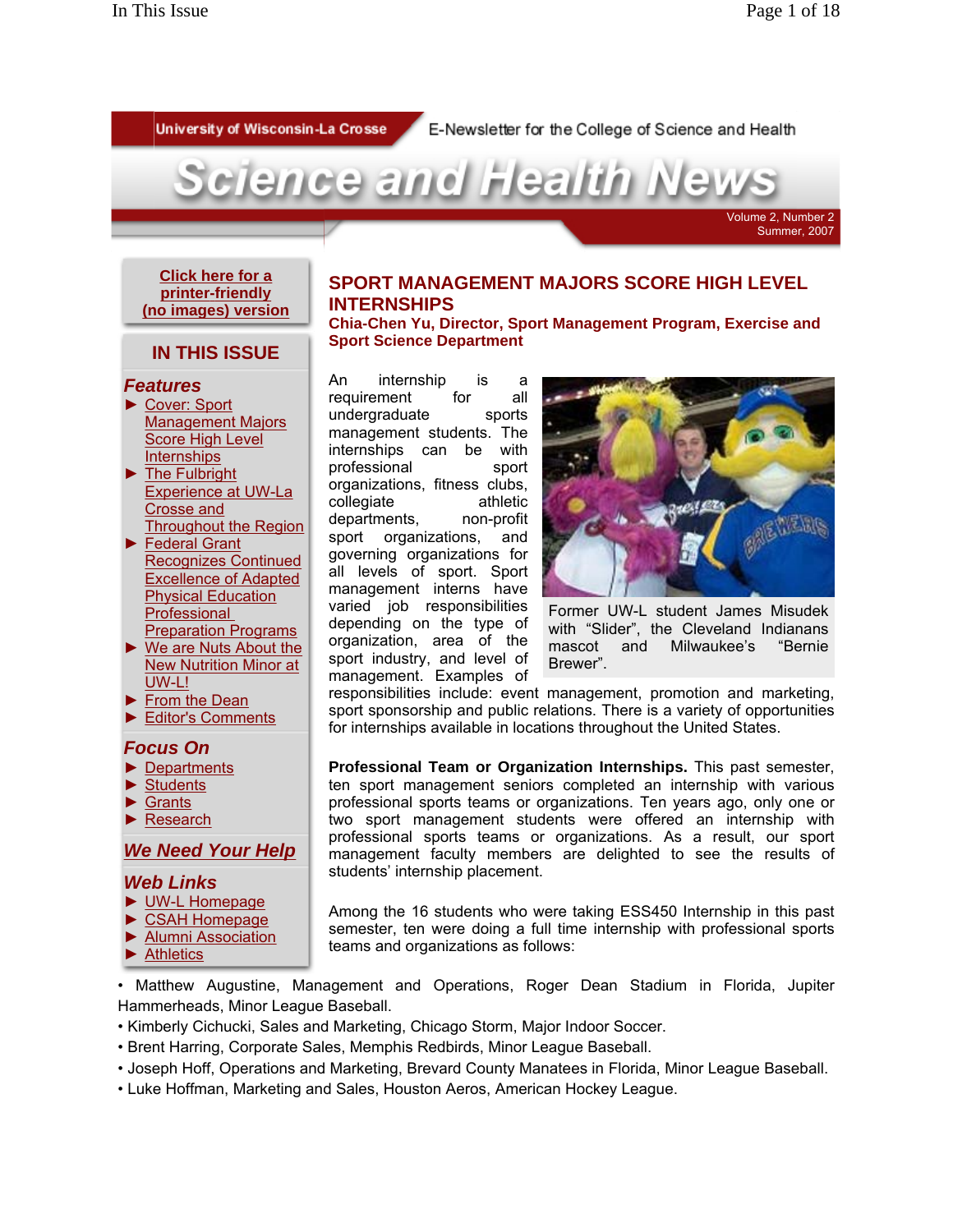- Erin Luethi, Saint Paul Saints, Minor League Baseball.
- James Misudek, Media Relations, Milwaukee Brewers, Major League Baseball.
- Markus Movrich, Corporate Marketing, Milwaukee Brewers, Major League Baseball.
- 
- Hector Ramirez, Scouting, Milwaukee Brewers, Major League Baseball. Adam Schneider, Corporate Marketing, Milwaukee Brewers, Major League Baseball.

"I think we are doing the right thing to prepare our students for the competitive job market in the sport industry," says Chia-Chen Yu, Sport Management Program Director. For the Exercise and Sports Science sports management major, students apply to the program when they have earned 30 credit hours. The application process is highly competitive as each semester only 15 students are selected from approximately 40 applicants by the sport management faculty screening committee. In order to submit well prepared application materials, students start to become involved in sport management experiences in their freshman or sophomore years. In addition, Marcia Naber, of Career Services, works with them on their interview skills, the writing of application letters and developing their resume. At the early stage of the student's career at UW-L, they understand the importance of the sport management experience and the competitiveness of the field. For example, James Misudek, who interned with the Milwaukee Brewers, worked with UW-L Recreation Sports while he was a student at UW-L, and he also gained extensive sport management experience working with the Wisconsin Timber Rattlers baseball team in the summer. Yu comments that "as the sport industry is getting more popular, our students are not only competing with sport management students from other universities but also students from other majors." With the collaborative practices of faculty, Career Services practitioners and alumni, UW-L sport management students work on their competencies and still continue to get involved in the sport management experience, even after they are admitted to the program.

Frequently, professional sports teams and organizations seek full time professionals from their group of current or past interns. For example, Erin Luethi, while a sport management intern with the Saint Paul Saints in Minnesota, received a job offer as their box office manager, even before she finished her internship hours. The following sport management alumni were also offered full time positions after their internship: Ben Gunning (Chicago Rush), Casey Klein (Chicago Bulls), Dan Mielke (Chicago White Sox), Mark Mueller (Milwaukee Brewers), Angela Murphy (United States Olympic Committee), Matthew Ritzer (Wisconsin Woodchucks), and Scott Van Someren (NASCAR).

**American Junior Golf Association Internships:** Two senior ESS sport management students, Ryan Jesberger and Jordan Schneider, are currently doing an internship with the American Junior Golf Association (AJGA), based in Atlanta, Georgia. The positions began in May. The AJGA is a nonprofit organization dedicated to the overall growth and development of young men and women who aspire to earn college golf scholarships through competitive junior golf. AJGA conducts tournaments throughout the five regions of the United States during the summer months. Each region has a specific team of interns.

As interns, both Jesberger and Schneider are traveling extensively with their teams throughout a predetermined region of the United States to help conduct the tournaments. The major responsibilities and duties of Schneider include on source officiating, general tournament set up, and media/public relations. Jesberger is primarily in charge of all on site communications and media relations duties for the tournaments.

The faculty members of sport management are excited about Jesberger and Schneider's internship opportunities with AJGA, as obtaining a position is very difficult. Only 42 interns for the summer program of AJGA were chosen from 522 applicants nationwide. Jesberger and Schneider had to compete with a diverse group of finalists from colleges and universities across the country. In addition, with the growth of the golf industry, Jesberger and Schneider's success is testimony to the opportunities available beyond the professional sport level.

"The AJGA is a wonderful opportunity for sport management students to get a foot in the door to the golf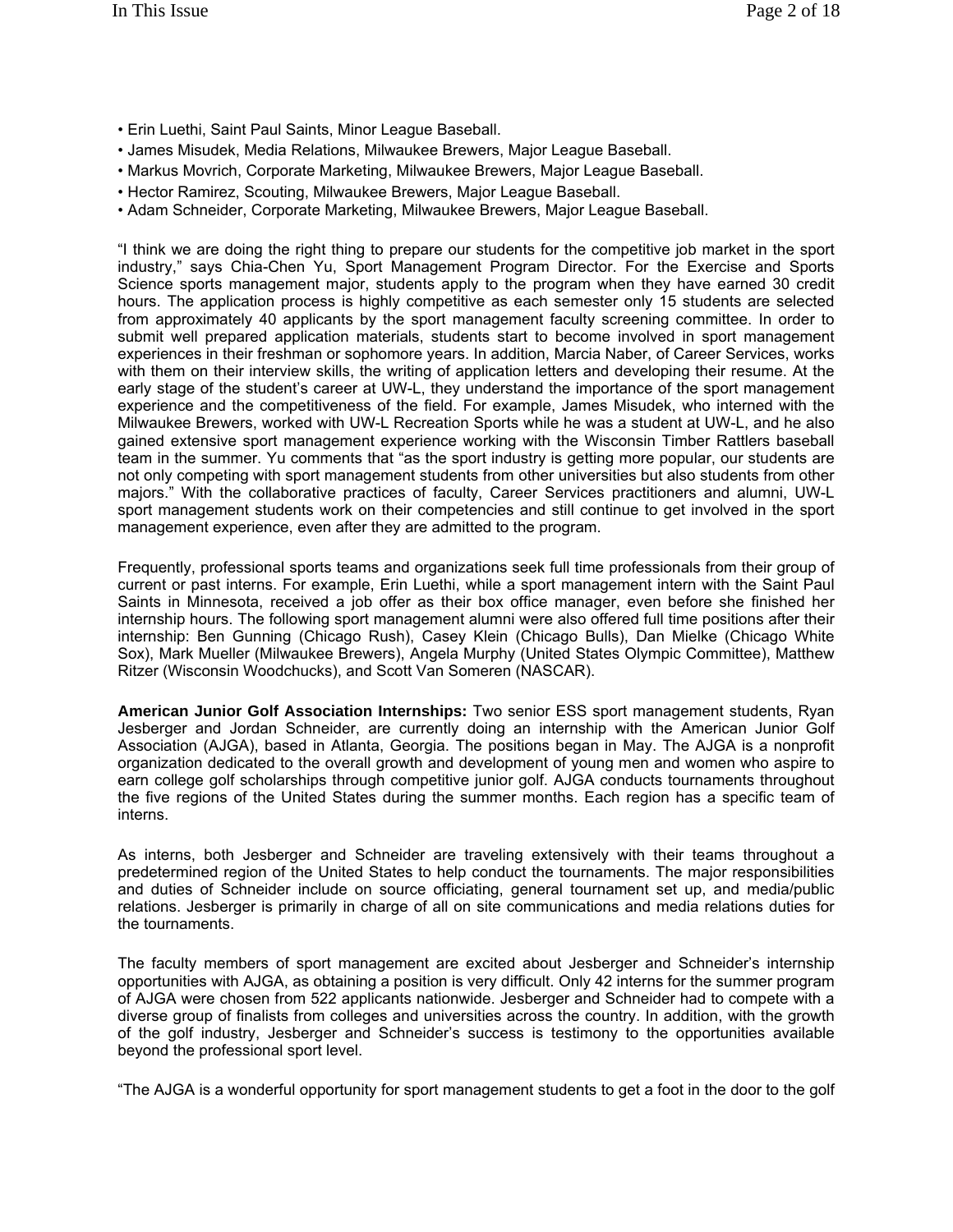industry," says Schneider. The AJGA looks to its intern class to offer fulltime employment opportunity, and strictly hire only past interns. Furthermore, employees of AJGA have more opportunities to move on to such organizations at the PGA and LPGA tours, and United States Golf Association (USGA).

For further information on the undergraduate sport management program, you can contact Chia-Chen Yu at 608-785-6549 or yu.chia@uwlax.edu.

# **THE FULBRIGHT EXPERIENCE AT UW-LACROSSE AND THROUGHOUT THE REGION**

**Gary Gilmore, Professor, Health Education and Health Promotion Department**



From left to right, Gary D. Gilmore, President Seven Rivers Region Fulbright Chapter, Kristjen Lundberg, Director, National Fulbright Association Chapter Relations, Victoria Christman, Luther College faculty member, History Department, Robert Christman, Luther College faculty member, History Department, and Christopher Squier, Associate Dean for Research and Graduate Studies, University of Iowa.

Since 2005, UW-La Crosse has had a Fulbright Chapter called the *Seven Rivers Region Fulbright Chapter*. The Founding President is Gary D. Gilmore, Graduate Community Health Programs, and the Vice President is Dean Stroud, Foreign Languages. The Chapter became the 50th national chapter authorized by the National Fulbright Association in Washington, D.C.

Since its inception, the chapter has sought to be inclusive in its activities and in its encouragement for professionals from across the region (Western Wisconsin, Northeastern Iowa, and Southeastern Minnesota) to become involved in the Fulbright experience. Drawing on the establishment of the premier global exchange opportunity in 1946 by an act of Congress, Senator J. William Fulbright

stipulated that the experience "aims to bring a little more knowledge, a little more reason, and a little more compassion into world affairs, and thereby to increase the chance that nations will learn to live in peace and friendship."

The chapter meets each semester, and to date has held all of its meetings at UW-L. In order to reflect its mission of inclusiveness, Gilmore and Stroud have called for future meetings to be held throughout the region to better facilitate others connecting with the chapter activities. In this vein, the Fall, 2007 meeting will be held at Luther College in Decorah, Iowa on a date yet to be established.

The spring, 2007 Chapter meeting, held on March 30th, provided an opportunity for participants from academic and community settings to hear updates from former Fulbrighters, the Director of Global Health Studies at the University of Iowa, the Director of Chapter Relations from the National Fulbright Association office, and UW-La Crosse internationalization leadership. Christopher Squier, Director of Graduate Studies and Global Health Studies at the University of Iowa, presented on *Participating in the Global Experience: The Global Health Perspective*. He reviewed the challenges and opportunities for engaging in world affairs, particularly those that are health related, to include tobacco and disease control, as well as study tour opportunities. Former Fulbrighters, Robert and Victoria Christman, from Luther College, provided detailed updates on their scholarly work in Germany and Belgium, along with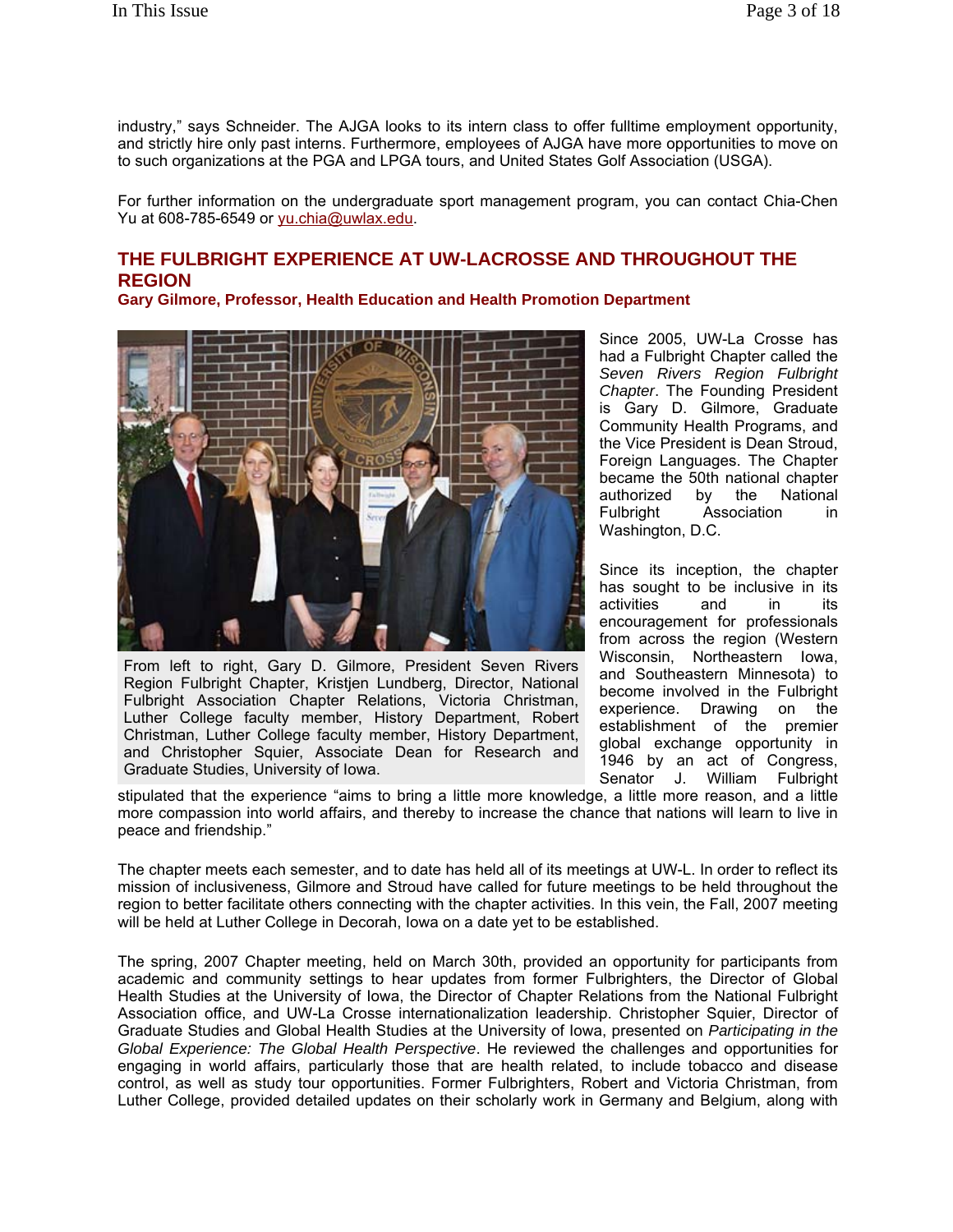insights into the important cultural connections that can be established through such global exchanges. Kristjen Lundberg, Director of Chapter Relations for the National Fulbright Association, invited interested students and professionals from community based and academic settings to explore the international options afforded by the Fulbright experience. She also recognized the efforts of the Seven Rivers Region Fulbright Chapter in its partnership development efforts since its inception. Additional updates were provided by Ruthann Benson, Chair of the UW-La Crosse International Select Committee, Dean Stroud, and Gary Gilmore, regarding efforts to date on the campus in advocating for global experiences and exploring options for greater support. Following the meeting, Ms. Lundberg stated: "I am grateful to Dr. Gilmore, the Seven Rivers Region Chapter, and the greater UW-La Crosse community for inviting me to attend the Chapter's Spring Meeting on March 30th and extending such a generous welcome. It was wonderful to witness firsthand the important strides that the campus is making in bringing the international education experience to each member of its community. The Fulbright Association shares this commitment to fostering international awareness and understanding, and I look forward to supporting the chapter in its future collaborative efforts to advocate increased support for Fulbright exchanges."

Future endeavors for the Seven Rivers Region Fulbright Chapter include:

- Working with the UW-La Crosse International Select Committee to heighten the visibility of Fulbright experience as an inherent area for student, staff, and faculty involvement.
- Initiating greater activity throughout the region to disseminate the word about the value of the Fulbright experience and other global opportunities.
- Working with established chapters at the University of Wisconsin-Madison and the University of Minnesota to explore possibilities for joint planning and programming.
- Working with colleagues at the University of Iowa to facilitate the establishment of a chapter on that campus.
- Continuing to communicate with government officials regarding the importance of the Fulbright experience. As just one instance, following the March 30th meeting, chapter representatives met with the staff of U.S. Representative Ron Kind to discuss the important accomplishments through the Fulbright exchanges, and the need for continuing governmental support.
- Including updates on the value of the Fulbright experience elsewhere in Wisconsin. As one example, interest has been expressed by the Wisconsin Public Health Council to have a Fulbright update as a future agenda item.

UW-La Crosse Chancellor Joe Gow has stated that the "Seven Rivers Region Fulbright Chapter plays an essential role in enhancing international education at UW-L and throughout our region. As a result of the efforts of this group, under the solid leadership of Dr. Gary Gilmore, more of our students and faculty are becoming aware of the wonderful opportunities made possible by the Fulbright Program. We are very fortunate to have this chapter in our region."

For additional information contact Gary Gilmore at 608-785-8163 or gilmore.gary@uwlax.edu.

### **FEDERAL GRANT RECOGNIZES CONTINUED EXCELLENCE OF ADAPTED PHYSICAL EDUCATION PROFESSIONAL PREPARATION PROGRAMS Garth Tymeson, Professor, Exercise and Sport Science Department**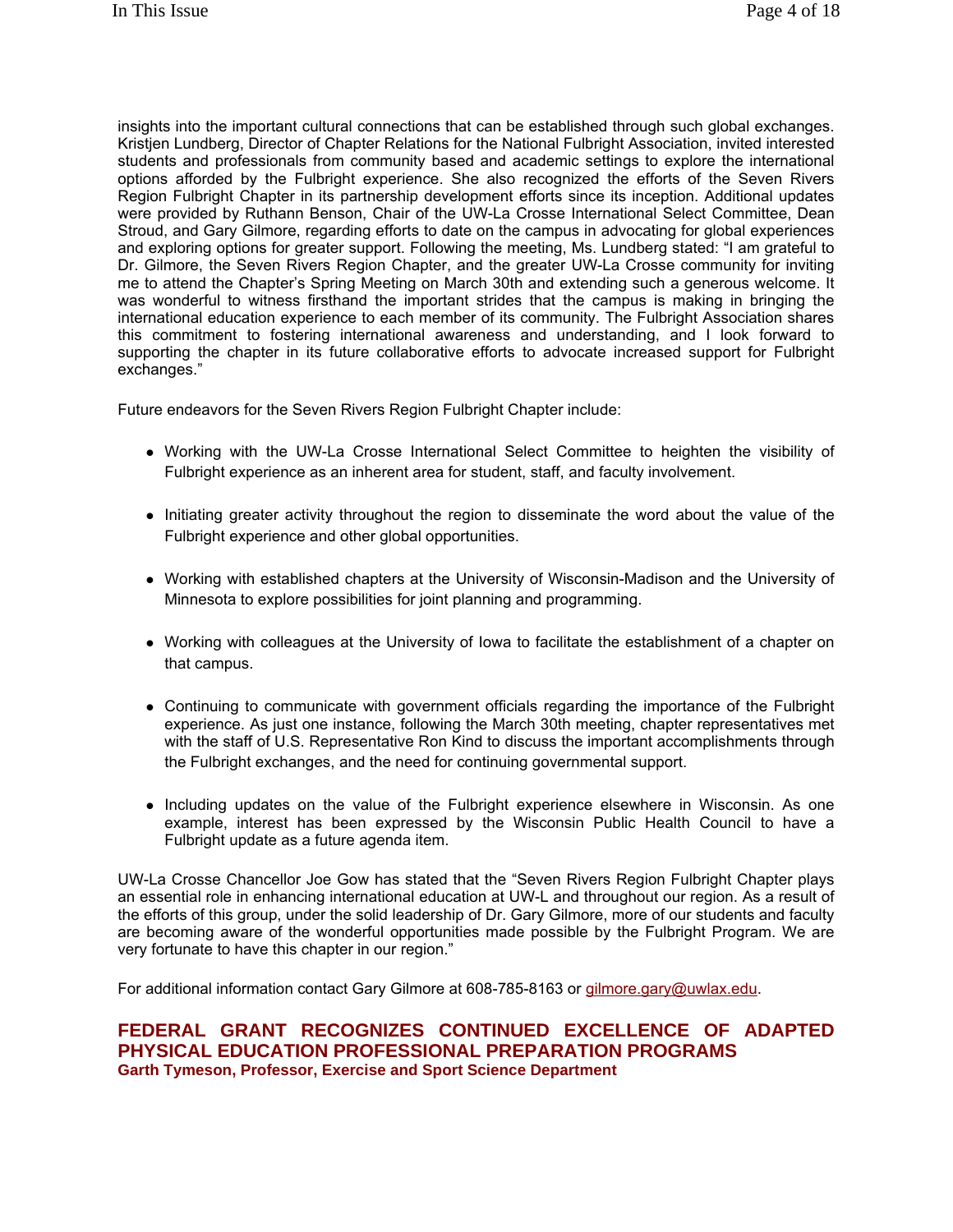Dr. Lauren Lieberman returned to La Crosse in May 2007 for only the second time since 1988, when she graduated with her M.S. in adapted physical education (APE). Her visit was noteworthy as she received the 2007 Rada Distinguished Alumni Award. Between trips to La Crosse, Lauren completed doctoral study at Oregon State University, earned the rank of Professor at the State University of New York-Brockport, has become a world known expert on physical education/activity, motor development and sport for persons with sensory disabilities, and has sent undergraduate advisees to UW-L for graduate study.



Left to right, Pat DiRocco, Lauren Lieberman, Lane Goodwin, and Garth Tymeson.

#### Dr. Robert Arnhold, Director of

the Center on Disability and Health at Slippery Rock University (PA), co-chairs the prevention committee of the Consortium for Citizens with Disabilities in Washington, DC. He recently served as president of the National Consortium for Physical Education and Recreation for Individuals with Disabilities, and is a consultant to Special Olympics International.

Marquell Johnson, a native of Alabama, accepted a tenure track assistant professor position two months ago at the University of Wisconsin-Eau Claire. He is a recent graduate of UW-L and is currently completing his doctoral degree in Movement Studies in Disability at Oregon State University. At the other end of the professional career continuum is Dr. Willie Gayle at Wright State University (Ohio). Gayle is retiring after more than 30 years in education. He can still remember Dr. Lane Goodwin and Wittich Hall when he was completing his M.S. degree at UW-L in 1977.

All of these professionals have one thing in common. Each is an alumnus of the adapted physical education graduate program at UW-L. They are among the hundreds of graduates who work throughout the world at all levels of education and in agencies that provide physical activity and health related services to persons with disabilities.

"In some ways, we developed our minor in Adapted Physical Activity at Slippery Rock University after the programmatic activities at UW-L" recalls Arnhold. He goes on to state that "many graduates of UW-L are current national leaders in adapted physical education. I was extremely well prepared for doctoral study after my M.S. at La Crosse."

Lieberman adds "what I learned at UW-L truly set me on my career path; I'm fortunate to have had that experience … my interest in research with children with visual and hearing impairments was sparked by the experiences that Lane Goodwin provided for me in Wittich Hall and in La Crosse area schools. At La Crosse I worked in several hands on clinical experiences and I currently use many of the same models and strategies with my undergraduate students at SUNY-Brockport. Finally, I am proud to say that I sent an undergraduate advisee to La Crosse for her M.S. degree in adapted physical education. She is a 3rd generation La Crosse graduate, and is now an amazing teacher in the Rochester City School District (NY). I send my students to her to work with her as a mentor."

Marquell Johnson (2005) states "UW-L allowed me to work with a diverse range of disabilities and ages.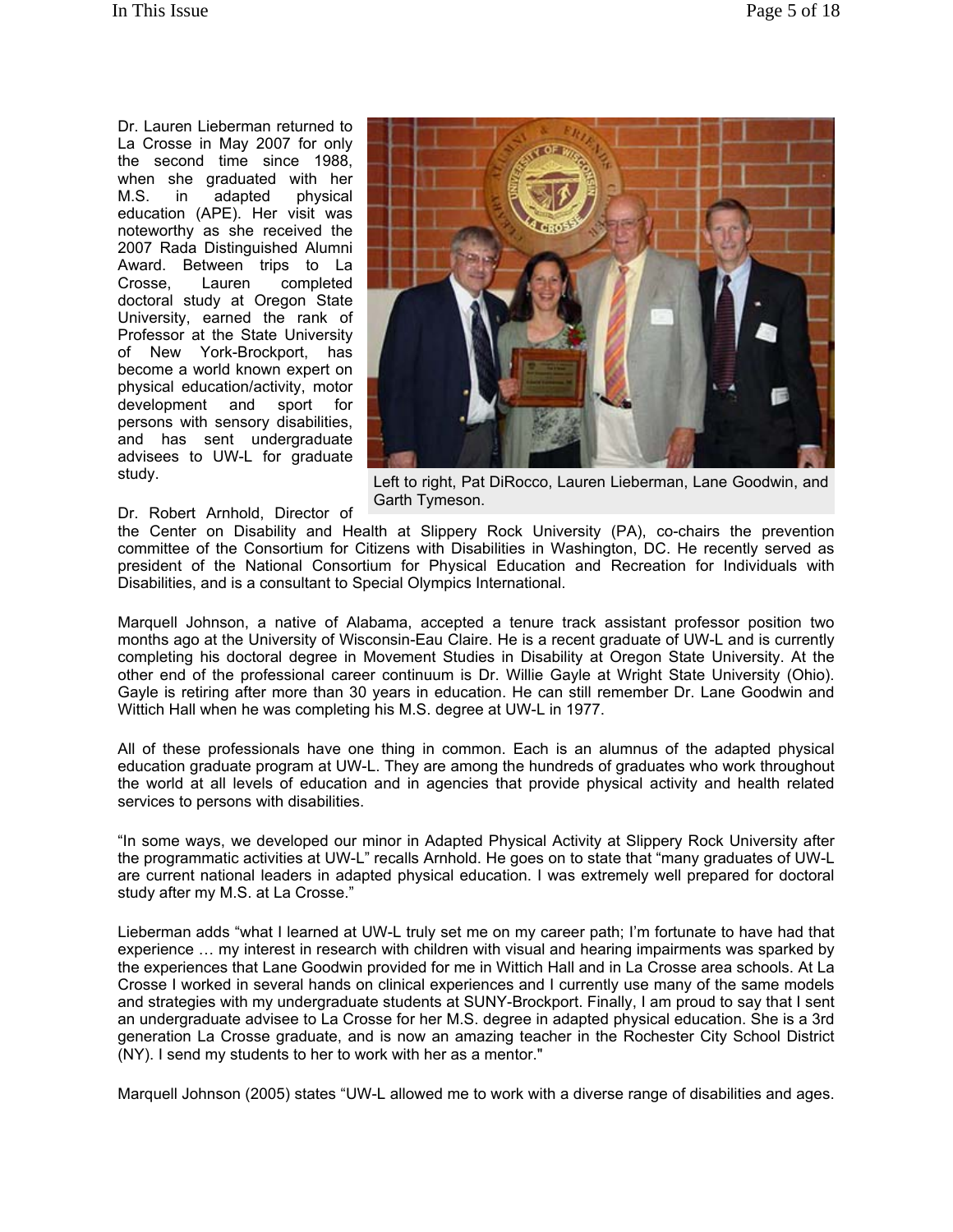The program is exceptional at preparing professionals with sound teaching practices and opportunities in school and community based practicum settings." Johnson goes on to say, "I will use UW-L's APE program model as a foundation for preparing professionals in adapted physical education and other allied health fields."

The UW-L APE programs that prepared these practitioners, scholars, and national leaders continue and were recently recognized for their sustained relevance and success. The Department of Exercise and Sport Science has been awarded a personnel preparation grant from the U.S. Department of Education - Office of Special Education Programs (Research to Practice Division). This 4-year grant (\$784,000. January 2007-December 2011) is designed to address identified needs for qualified adapted physical education teachers for toddlers, children, and youth with disabilities. Funding is provided for undergraduate and graduate fellowships for students who are pursing advanced preparation in adapted physical education teaching. A variety of program options are available to students seeking degrees and professional development coursework. In addition to traditional academic year courses for undergraduate and graduate students, the program also funds currently employed teachers to pursue graduate study in a summer only advanced certification program. The UW-L APE program is one of only two in the country funded by the U.S. Department of Education with an emphasis on undergraduate professional preparation.

The adapted physical education program now features an extensive undergraduate concentration. Upon successful completion of the concentration and student teaching, graduates attain the Wisconsin Department of Public Instruction 860 add on teaching license. Wisconsin is one of only 15 states with an additional license to recognize "highly qualified" APE teachers. The undergraduate program currently enrolls more than 50 students, and plans are underway to convert this concentration to an academic minor.

The APE program recognized the need for preservice students to obtain numerous hands on experiences with individuals with disabilities of all ages in a variety of education and community based settings. Therefore, service learning in several field experiences highlights the preparation received by students. Graduates complete 150-200 hours of clinical education experiences in diverse environments to best prepare them for future APE service delivery roles. A network of professionals serves as mentors for the students. Practicum sites include schools and agencies in Holmen, Onalaska, West Salem, La Crosse, Black River Falls, Tomah, Sparta, and several other school districts.

Supplementing extensive off campus experiences is the longstanding campus based Special Population Programs (SPP). The SPP includes the Motor Development Program for Children with Disabilities and the Adult Physical Activity Program. Housed in Wittich and Mitchell Halls, these programs provide extensive community services and are aligned with the APE professional preparation programs. These programs meet the needs of health related and education majors who may work with persons with disabilities.

Current faculty members in the program are Drs. Patrick DiRocco, Manny Felix, and Garth Tymeson. Each of these persons has doctoral level preparation in adapted physical education and disability and continues to have adapted physical activity involvement at the state, national, and international levels.

Persons interested in the program can visit http://www.uwlax.edu/sah/ess/sape/ or contact Garth Tymeson at 608-785-5415 or tymeson.gart@uwlax.edu.

### **WE ARE NUTS ABOUT THE NEW NUTRITION MINOR AT UW-L! Peg Maher, Director, Nutrition Minor, Biology Department**

On a campus well known for its health related programs, it just seemed as if something was missing. Near the time that the two former colleges were joined to form the College of Science and Health, several faculty members interested in nutrition gathered to investigate the possibilities for expanding the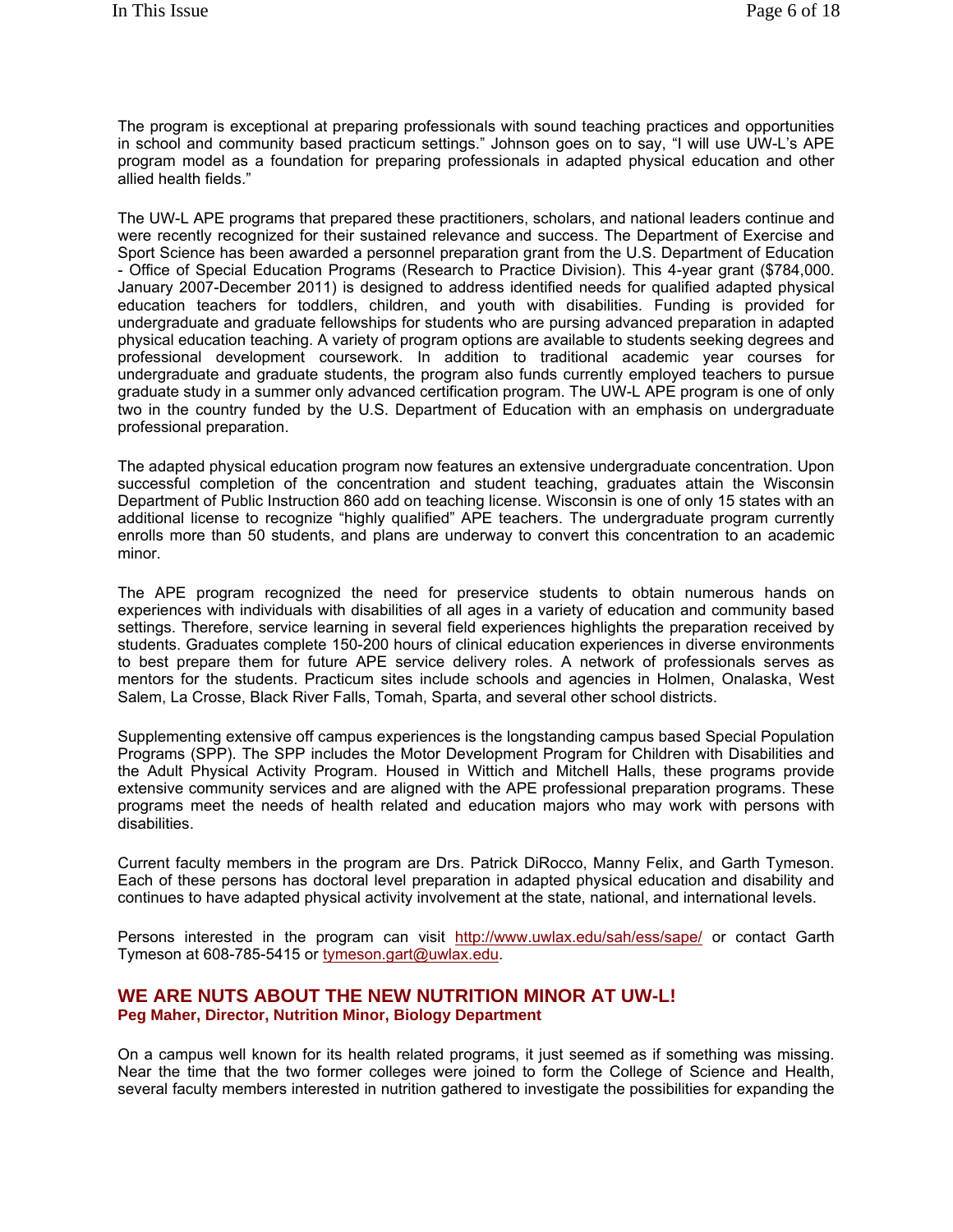nutrition offerings at UW-L. Although a few nutrition courses were offered by different departments on campus, we discovered that they were offered inconsistently and covered the same introductory information, with little time left for more in depth study of nutrition. With the support of Dean Karen Palmer Mc Lean, Professors Peg Maher from Biology, Becki Battista from Exercise and Sport Science, Kris Greany from Health Professions, Sandy Grunwald from Biochemistry, Raj Rajagopal from Microbiology, and Keely Rees from Health Education worked together to develop the nutrition minor. The "NUT" minor consists of 18 credits from 3 core required courses, Human Nutrition (NUT 200), Lifecycle Nutrition (NUT 300), and Food Science, Service, and Safety (NUT 400), and nutrition related electives offered by multiple departments in the college. The minor was approved in December, 2006 and, as of April, 2007, there were already 51 declared minors and many others inquiring about it!

A really peachy aspect of the minor is the diversity of students who are choosing it, including biology, fitness, health education, business and biochemistry majors. Some students have chosen the minor in order to prepare for a clinical or graduate program in nutrition, others to prepare for nutrition related questions and problems that they will undoubtedly face in their future jobs, and others because of personal interest in the topic. The diversity of students poses challenges to instructors, due to different backgrounds and interests. But nutrition is a field as branched as broccoli and the diversity of majors in the minor will bring multiple perspectives to the classroom that will enrich learning.

One of the elective courses in the minor is Field Experience in Nutrition (NUT 450). Together with a faculty member, students choosing this elective will identify a field site, design an experience that will benefit both the student and the host, carry out work at the site, and reflect upon and document the experience. We hope to arrange opportunities in clinical, public health, school and community nutrition, and food and fitness industry field sites in the near future. Besides providing invaluable exposure to real meat and potato nutrition issues for future breadwinners, this offering will foster outreach between UW-L and our La Crosse area community.

As the nutrition minor ages like sharp cheddar, the faculty involved look forward to seeking resources to refine and support the core and elective courses. We welcome collaborative opportunities and innovative ideas from alumni and friends that will help the nutrition opportunities for UW-L students expand.

For more information or to share ideas about the NUT Minor, please contact Peg Maher at 608-785- 6967 or maher.marg@uwlax.edu.

### **FROM THE DEAN**

**Karen Palmer Mc Lean, Dean, College of Science and Health**

#### **Changing Faces in the College Office**

This summer the college office said good-by to two fantastic faculty members, Dr. Gubbi Sudhakaran and Dr. Rob Tyser. Both of these individuals served the college as half-time Interim Associate Deans during the past academic year while the college searched for a permanent Associate Dean. Sudha returned to the Physics Department which he has chaired for the past 11 years while the Biology Department welcomed Rob back to his full-time instructional role.

Dr. Ray Abhold began his appointment as the new Associate Dean of the college in July. Associate Dean Abhold received his B.S. in Zoology from the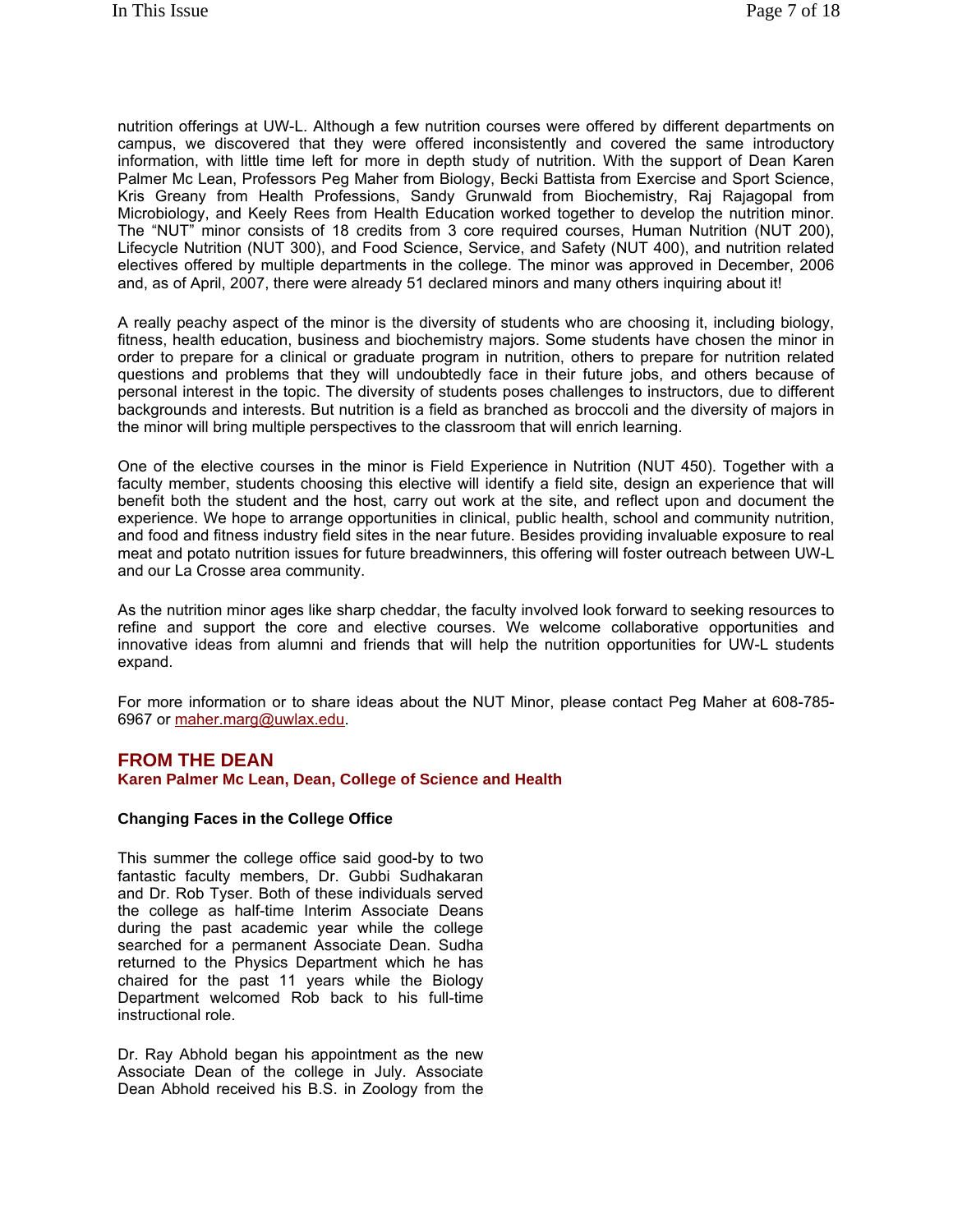University of Washington in 1973, as well as an M.S. and a Ph.D. in Zoology from Rutgers University in 1976 and 1981, respectively. He spent three years at Washington State University pursuing research in a pathology training program and another six as an Assistant Professor in the Department of Veterinary and Comparative Anatomy, Physiology, and Pharmacology. During that period he also taught part-time at Lewis and Clark State College in the Department of Nursing.

For the past 18 years Associate Dean Abhold was a faculty member at CSU-Fresno where he was a professor of biology. He has over 10 years of administrative experience including appointments as the CSU-Fresno Director of Academic Resources, Chair of the University Budget Committee, and Graduate Coordinator for the Department of Biology. He has also served as an Assistant to the Provost/Vice President for Academic Affairs as well as an Assistant to the Dean of the College of Science and Mathematics. Dr. Abhold graduated



Dr. Ray Abhold, the new Associate Dean of the College of Science and Health.

from the Management Development Program at Harvard University and advancement training programs through CASE and the Cal State University system. His research in neurochemistry has included undergraduate and graduate student participation. He has over 30 refereed articles and has received substantive funding from a variety of programs, including several awards from the National Institute of Health.

In his spare time Dr. Abhold enjoys fly fishing, camping, backpacking, and cycling.

You can contact Karen Palmer Mc Lean at 608-785-8218 or mclean.kare@uwlax.edu.

### **EDITOR'S COMMENTS**

**Phil Wilson, Editor, Professor Emeritus, Exercise and Sport Science Department** 



Time does go by fast when you are having fun. I enjoy being the editor of this newsletter. From the beginning three years ago, the purpose of the newsletter has been to enhance communication on "happenings" of the College of Science and Health with our alumni, current students, UW-L faculty and staff (retired and current), and the many "friends and family" of the college. Routinely the newsletter contains feature articles, columns by the Dean and myself, focus sections (on departments, students, grants and research), and finally an update on faculty new hires and retirements. Hopefully, you have enjoyed the newsletter as much as I have enjoyed being a part of it.

So, what's the future for the newsletter? Together with the editorial board, we are considering various options for expansion and increasing the scope of the newsletter. Being considered is a Q and A section on retired faculty or staff. Another consideration is a "spotlight" article, to highlight programs and related activities. Also considered are articles about alumni who are involved in unique employment, hobbies or volunteer programs. These articles would be done by a "guest editor", who would be a retired faculty or staff member associated with the "spotlight" topic prior to retirement. This would provide an interesting historical perspective.

Finally, remember this newsletter is about YOUR college. Please feel free to contact me at any time with suggestions for topics or other ways the newsletter can serve your needs. I can be contacted at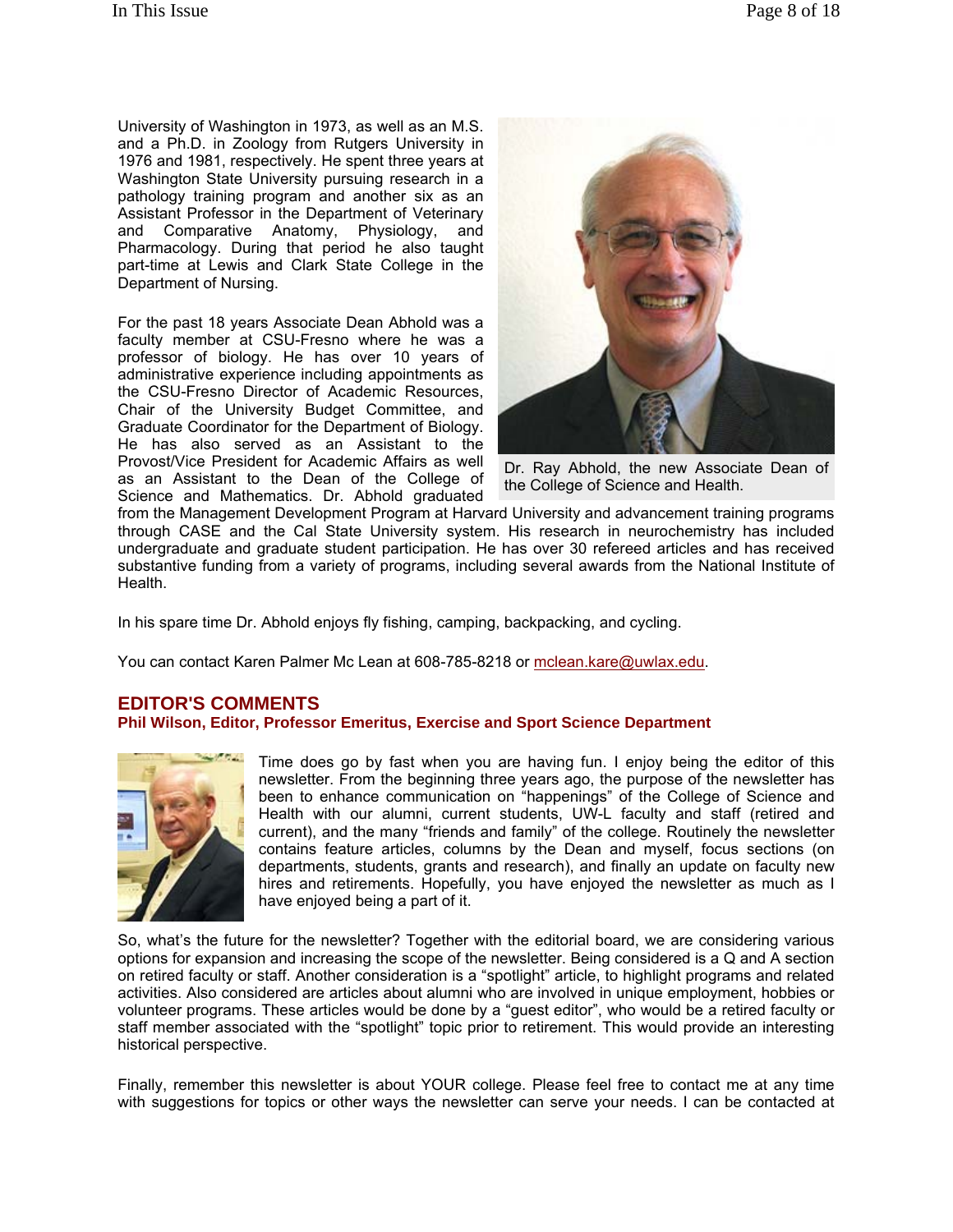608-782-8350 or pkwilson@centurytel.net.

## **DEPARTMENTS**

## **WETLAND DELINEATION TRAINING WORKSHOPS….A COLLABORATION BETWEEN RIVER STUDIES CENTER (RSC) AND CONTINUING EDUCATION**

Wetlands are interesting ecosystems with world wide distribution. These natural systems provide society with many important ecological services (e.g., wildlife production, flood water control, nutrient absorption). Because of their importance, wetlands are legally protected and regulated in the United States.

Determination of a wetland's boundary, termed wetland delineation, is an integral part of regulation. Trained wetland delineators and regulators work for local, state, federal agencies or



Bruce Norton (second from left), US Army Corps of Engineers, answers soils-related questions for wetland delineation participants.

private consulting firms. Since 1999, the River Studies Center (coordinated by Timothy Gerber) and UW-La Crosse Continuing Education/Extension have held annual wetland related workshops. These training workshops are collaboratively run in cooperation with state and federal agencies, including the State of Wisconsin Department of Administration (Wisconsin Coastal Management Program), Southeastern Wisconsin Regional Planning Commission, U.S. Geological Survey, USDA-Natural Resources Conservation Service (NRCS), Wisconsin Department of Natural Resources, and the U.S. Army Corps of Engineers.

Workshop participants include engineers, planners, scientists, resource managers, local and tribal officials and others interested in wetland regulation. Workshops combine classroom instruction and field training taught by leading government experts in hydrology, vegetation, soils, and wetland policy. A Certificate of Completion and UW-Extension continuing education units are awarded to each participant upon successful completion of workshops. With the completion of the 2006 season, over \$190,000 in revenue has been generated from 530 registrations (9540 training hours).

When UW-L acquired the wetland delineation program from Wisconsin Coastal Management, only a single workshop, "Beginning Wetland Delineation" was offered to participants. Four additional workshops; Advanced Wetland Delineation, Introductory Plant Identification, Basic Soils, and Critical Methods In Wetland Delineation are also offered with this program (see http://www.uwlax.edu/ContEd/wetland/ for descriptions). Workshops have been held throughout Wisconsin in La Crosse (southwest), Middleton (central), Waukesha (southeast), Door County, (northeast), and Cable (northwest).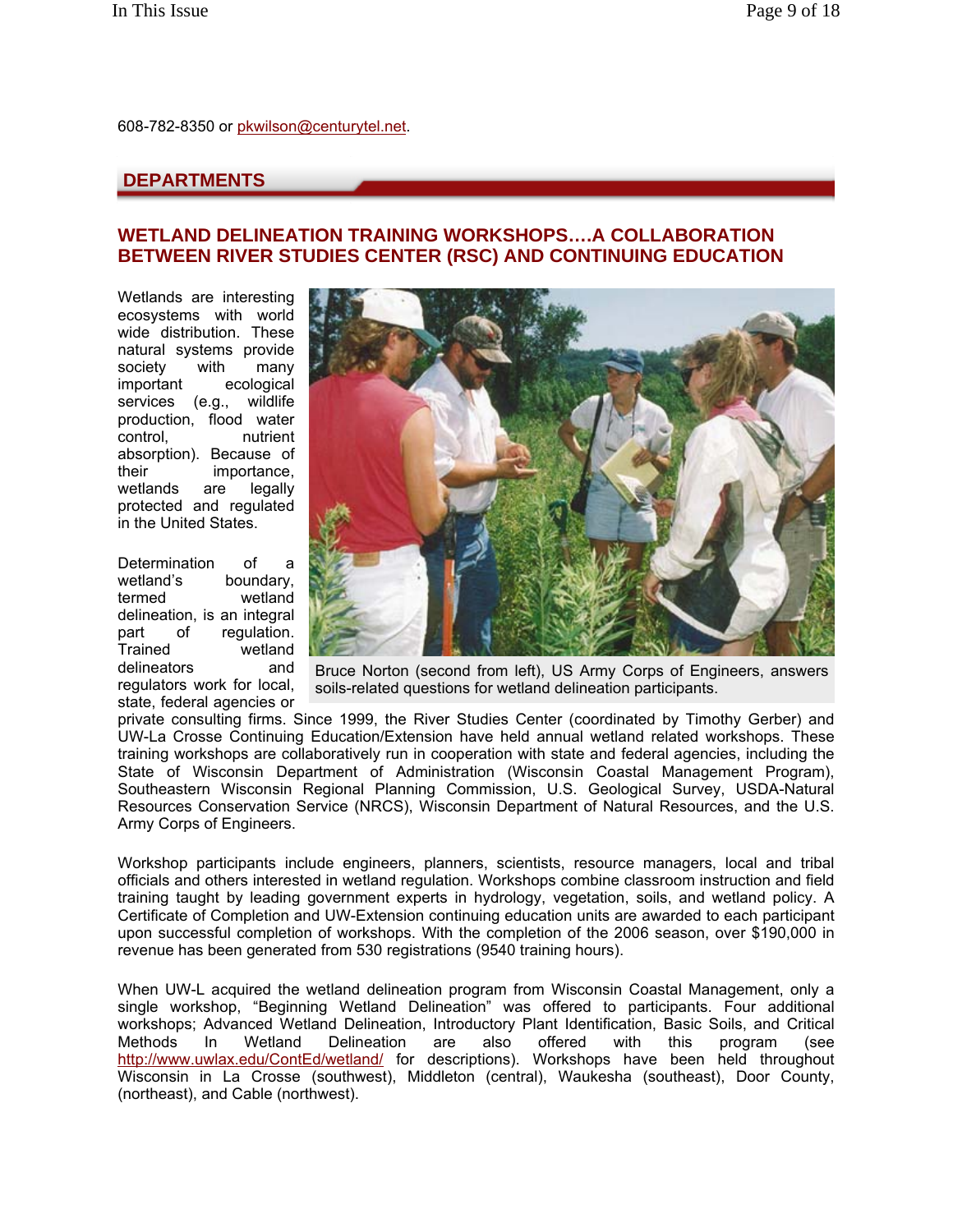For further information contact Dan Gerber at 608-785-6977 or gerber.dani@uwlax.edu.

# **FROM A RESARCH PROJECT TO A SYSTEM WIDE INSTITUTE**



students, and technical support in the creation of innovative teaching and learning materials called digital Learning Objects (LOs). The LOs are interactive, self contained online applications that include voice overs and Flash animation features, that allow for a variety of learning styles. They are delivered in a well designed format that is easy to use and adheres to the latest digital standards. The current design of the learning object template was developed at the<br>Advanced Distributed Advanced Learning CO-Lab in Madison. The CO-Lab has

The e *PRAXIS Wisconsin* project is a system wide endeavor involving faculty,

Screen capture of one portion of a PRAXIS Learning Object. The tabs at the top of the window provide access to a variety of materials relating to this particular mathematics topic.

continued to provide technical support for the project.

In 2006-2007, the focus of the project was the creation of LOs to help students prepare for the PRAXIS II exams in mathematics and science (see example question in the photo). Potential teachers must pass these exams in order to be licensed in Wisconsin. Teams involving students and faculty members created over 50 LOs relating to math and science content. The faculty and students enjoyed all aspects of the process. The content of future LOs will extend beyond PRAXIS to include areas such as remedial math and science, science misconceptions, placement exams, etc. In 2007-2008 the focus will be on developing science LOs and forming teams at additional UW-System campuses.

Evidence of the impact of the project is the recent creation of the UW System *Institute for Innovation in Undergraduate Research & Learning (IIURL)* at UW-La Crosse, with Bob Hoar (Mathematics) as Director. The Institute is being funded by the UW System Office of Learning and Information Technology and the PK-16 Initiative. Its mission is twofold. First, to develop, foster and support innovations that use digital technology to enhance undergraduate teaching learning and research in the UW System. Secondly, the Institute will be responsible for constructing a registry and repository to make very simple the storage, retrieval and sharing of digital content for teaching. UW-L's Master of Software Engineering graduate students will address the technology needs of the project as it expands.

Further information is available at the project website www.uwlax.edu/mathematics/PRAXIS. You can also contact Bob Hoar at 608-785-6617 or hoar.robe@uwlax.edu, or Becky LeDocq at 608-785-6615 or ledocq.rebe@uwlax.edu.

**MATHEMATICS DEPARTMENT RETIREMENT**

**By Jennifer J. Kosiak, Assistant Professor, Mathematics Department**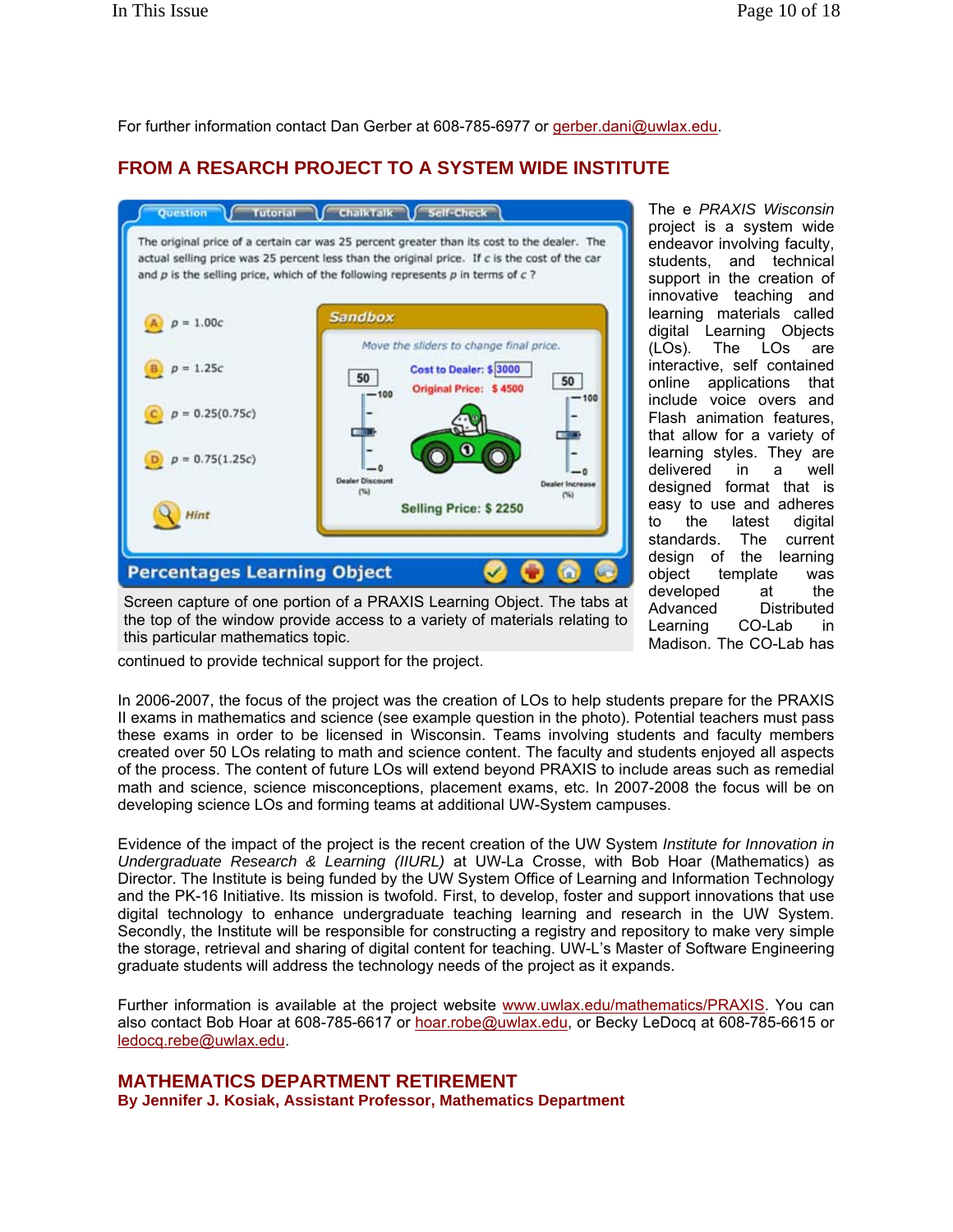

Helen Skala became a UW-L professor in 1989 with specialties in geometry and mathematic education. She has been a strong asset to the Mathematics Department as well as numerous school districts around the state of Wisconsin. For many years she has dedicated her professional career to improving the mathematics education of students at all age levels. Her passion for providing high quality instruction to both pre-service teachers and in-service teachers of mathematics is evident in her work at UW-L. The numerous grant projects that Helen has received over the years has made her a "household name" in many school districts around La Crosse. My choice of words will never be able to sum up this dedication to K-16 mathematics education. Therefore, I feel it is most appropriate to use the testimony of one of the many teachers Helen has impacted during her tenure in the Mathematics Department.

"I feel Helen is an excellent teacher of mathematics. I learned a great deal from her over the past year and I am grateful that I had this opportunity to participate in a worthwhile endeavor for me especially since math is not my forte. Helen has given me the confidence to continue to teach math and appreciate the variety of instructional activities that lend themselves to success in the math class." - Anonymous

## **OCCUPATIONAL THERAPY AND MIDDLE SCHOOL STUDENTS SCIENCE FAIR PROJECTS**

**By Ryan Johonnott, Senior, Logan High School**

UW-L Masters of Occupational Therapy<br>students mentored mentored middle school students from Longfellow and Lincoln Middle Schools as they worked on their science fair projects this past spring.

Attempting to teach, let alone mentor, middle school students can be a daunting task. However, when given the opportunity to work with university students, the age wall seemed to crumble instantly. At least, that's how it



seemed to Longfellow Middle School science teacher Elizabeth Ramsay.

Participating students had projects that ranged from animal psychology to aerospace science. This was an after school activity and the students worked on their projects outside the classroom. The university students visited the middle schools four times over the course of the project, helped the students with basics such as the scientific method and research, provided advice about the posters and presentation, but did not actually work on the projects themselves.

Was the result positive? According to the teachers involved, there has been a vast improvement in project quality because of the mentors. One student at Longfellow said that he pushed himself to do a more challenging project because he knew that he would have enough help to do it well. The UW-L Occupational Therapy students gained experience working with pre-teens while using their research skills. It was a win-win situation for everyone. Hopefully the results gained by this mentorship are not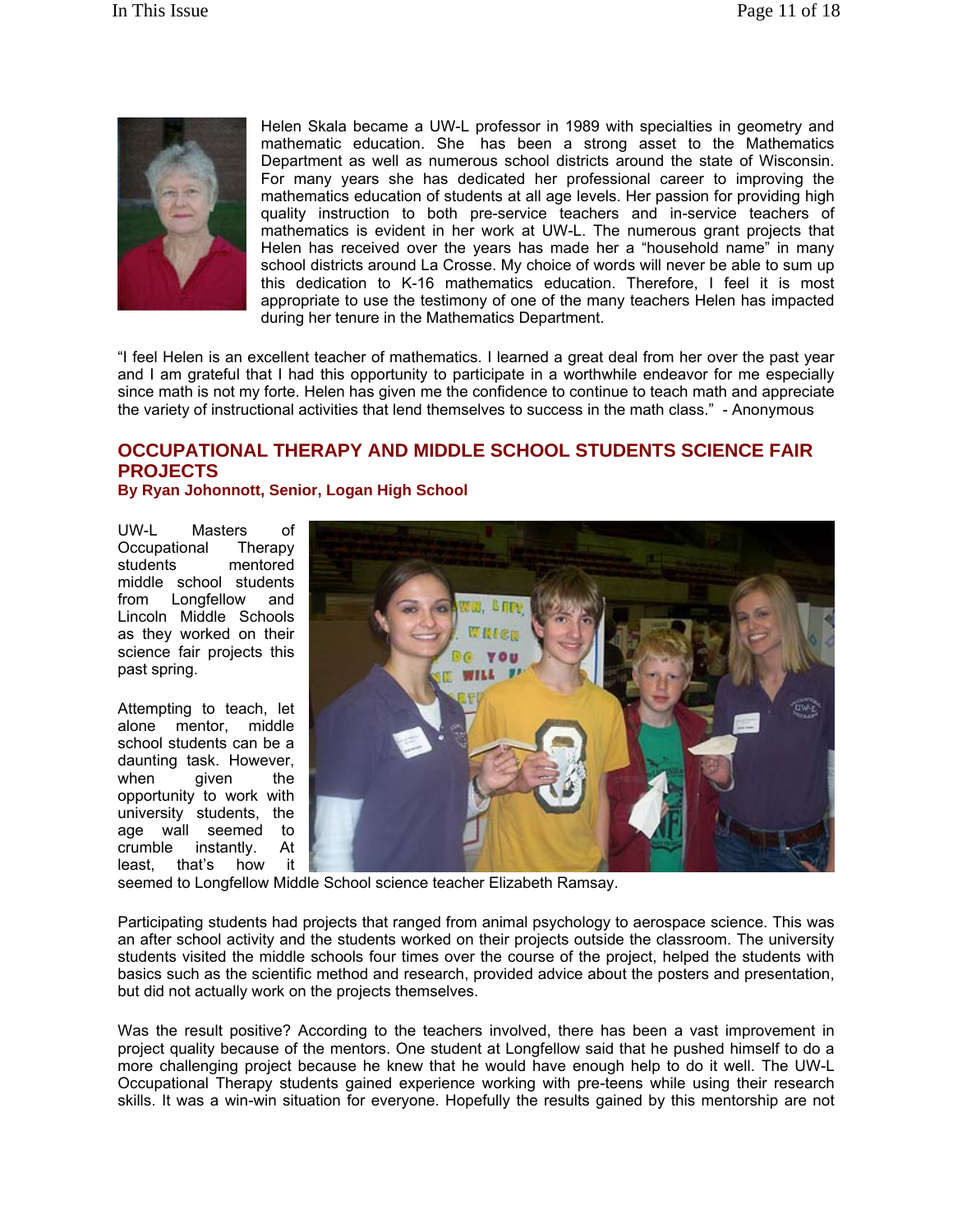only temporary, but the effects might last into high school where skills like these are very necessary.

For further information contact Peggy Denton at 608-785-8303 denton.pegg@uwlax.edu.

## **PHYSICAL THERAPY STUDENTS CREATE WEBSITES TO PROMOTE ACCESSIBILITY AND COMMUNITY EDUCATION**



Physical Therapy students Matt Hankes and Andrew Kelly assessing boat landing accessibility.

During fall semester of 2006, DPT (Doctor of Physical Therapy), students enrolled in PTS 723 - Adult Neurological Physical Therapy, (Instructor, Erin Hussey), had the option of developing an educational website for completion of an assigned course project. Two groups selected this option and created educational websites targeting accessibility. To develop the websites, students completed training in website design with Saundy Solum in Technology Support Services, completed a review of recommended design principles and regulations to improve accessibility for people who use wheeled mobility devices, and created pictures, text, and links to provide quality community education. The resulting websites on accessibility are now available to the public as a link through the Physical Therapy Program website.

involvement.htm.

http://www.uwlax.edu/pt/community-

One of these educational projects, completed by Matt Hankes and Andrew Kelly, provides information about boat landing accessibility. These students and their project were featured by Jerry Davis (Biology, Professor Emeritus), in the "Outdoors" section of the La Crosse Tribune on January 4th, 2007. The second accessibility project was completed by Jodi Meznarich and Danielle Curran and provides tips for improving accessibility based on universal design principles in the home. Jodi and Danielle shared their project design with local agencies that provide resource support for people with disabilities.

For additional information, contact Erin Hussey at 608-785-5065 or hussey.erin@uwlax.edu.

### **STUDENTS**

## **CASE BASED, INTER-DISCIPLINARY SERVICE LEARNING IN HEALTH PROFESSIONS**

Faculty members from Health Professions, Robin McCannon (Occupational Therapy) and Erin Hussey (Physical Therapy), recently completed a service based project for an Amish couple. In developing the project to integrate student learning activities, these instructors offer an example of combining clinical and academic arenas to enhance student education. The resulting interdisciplinary service learning project provided benefits for all involved.

Robin originated this project in response to a request from a Home Care Nurse in rural Wisconsin. Prior to the consultation visit, students researched the Amish culture and developed culturally relevant handouts to address the stated concerns. During a site visit, Robin and Erin met with the couple in their home, discussed family concerns relative to costs associated with "western" medical care, current activity and equipment use, and provided advice on injury and fall prevention. Student handouts were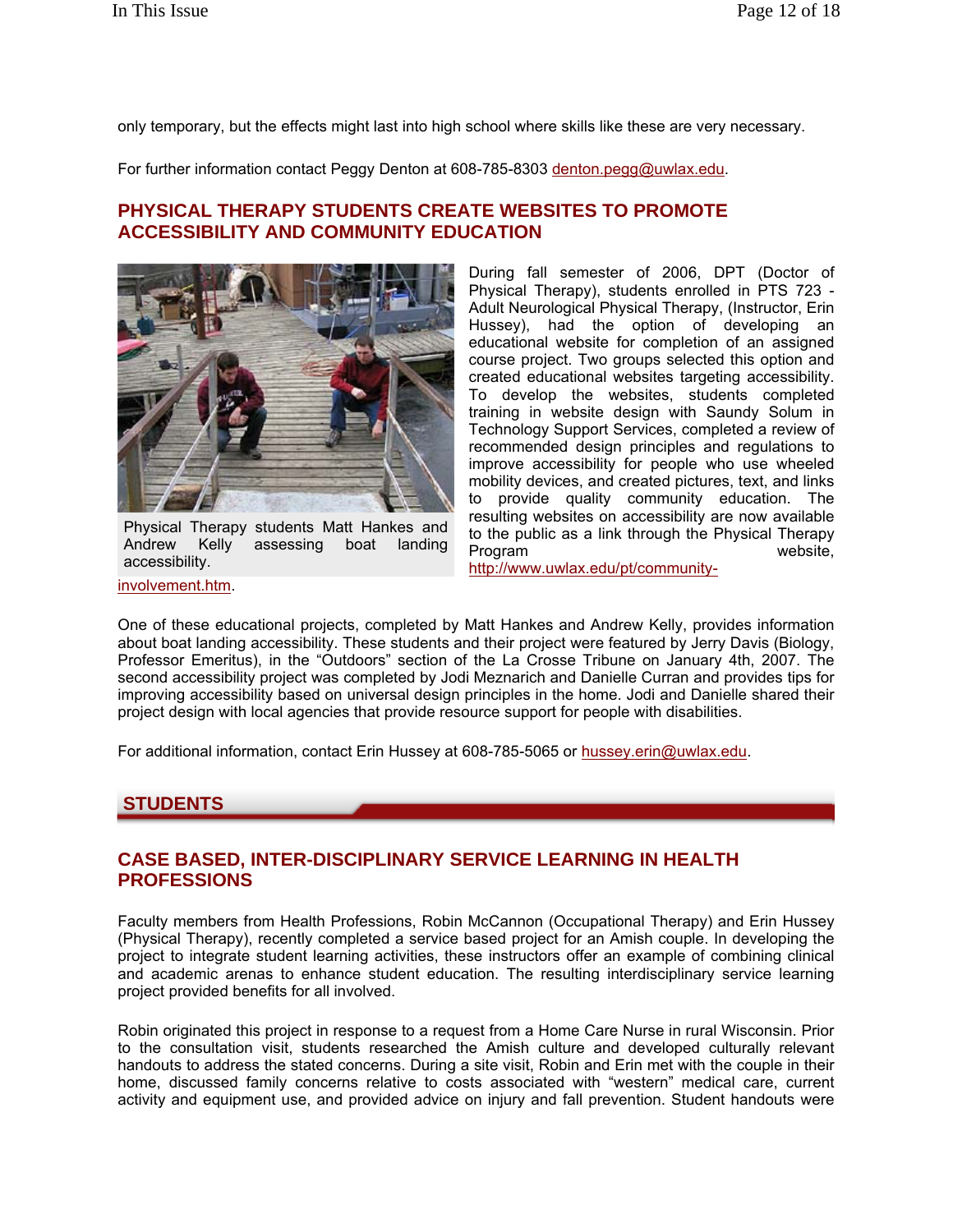shared with the couple and additional options were discussed. Following the site visit, instructors met with students in each program, modeled an interdisciplinary team report, discussed cultural implications for therapy, and asked students to problem solve solutions for some of the movement difficulties encountered. Integration of this visit into the educational experience for students occurred in different ways due to the timing of the activity and the need to develop relevant and meaningful activities that were course appropriate. Students participated in developing activity and equipment suggestions that were culturally appropriate. Suggestions included: energy management to reduce fatigue, fall prevention tips in the home and with the use of equipment (such as adjusting a walker that was too tall and a bathing bench that was improperly installed), tips to improve safety for family members while assisting the client into their buggy, methods of carrying water into the house, milking cows by hand and improving clients' ability to continue to participate in daily activities such as quilting and cooking. Students and faculty indicated that the activity and the follow up discussions added value to the classroom experience.

For further information contact Robin McCannon and 608-785-5063 mccannon.robi@uwlax.edu or Erin Hussey at 608-785-5065 or hussey.erin@uwlax.edu.

**OCCUPATIONAL THERAPY AND THE FUNWAY PROJECT By Ryan Johonnott, Senior, Logan High School**

As our world becomes more and more superficial, it grows ever harder to find something that people from all walks of life can enjoy together. That search, however, is coming close to its end due to the efforts of UW-L's occupational therapy students. Their efforts to present something that was not only for the disabled resulted in a



spectacular fashion show, "Project Funway", held at the Valley View Mall in March.

Project Funway showcased that everyone can enjoy fashion, and the sponsoring stores' new spring clothing line ups. Participants ranged in age from elementary school students to older adults, some with disabilities and some without. Though, as Emily Wolfe, the creator of Project Funway will tell you, the emphasis of the show was on having an event that involved people of all kinds of abilities. The student Occupational Therapy Club received a grant from the Wisconsin Council of Disabilities to sponsor an inclusive event and they decided to push the boundaries of what is considered beautiful in fashion.

Not only was it obvious the participants were enjoying themselves, but the audience also enjoyed watching the models have a great time. An idea like this is truly revolutionary and could act as a flagship for other all inclusive activities in La Crosse.

For further information contact Peggy Denton at 608-785-8303 or denton.pegg@uwlax.edu.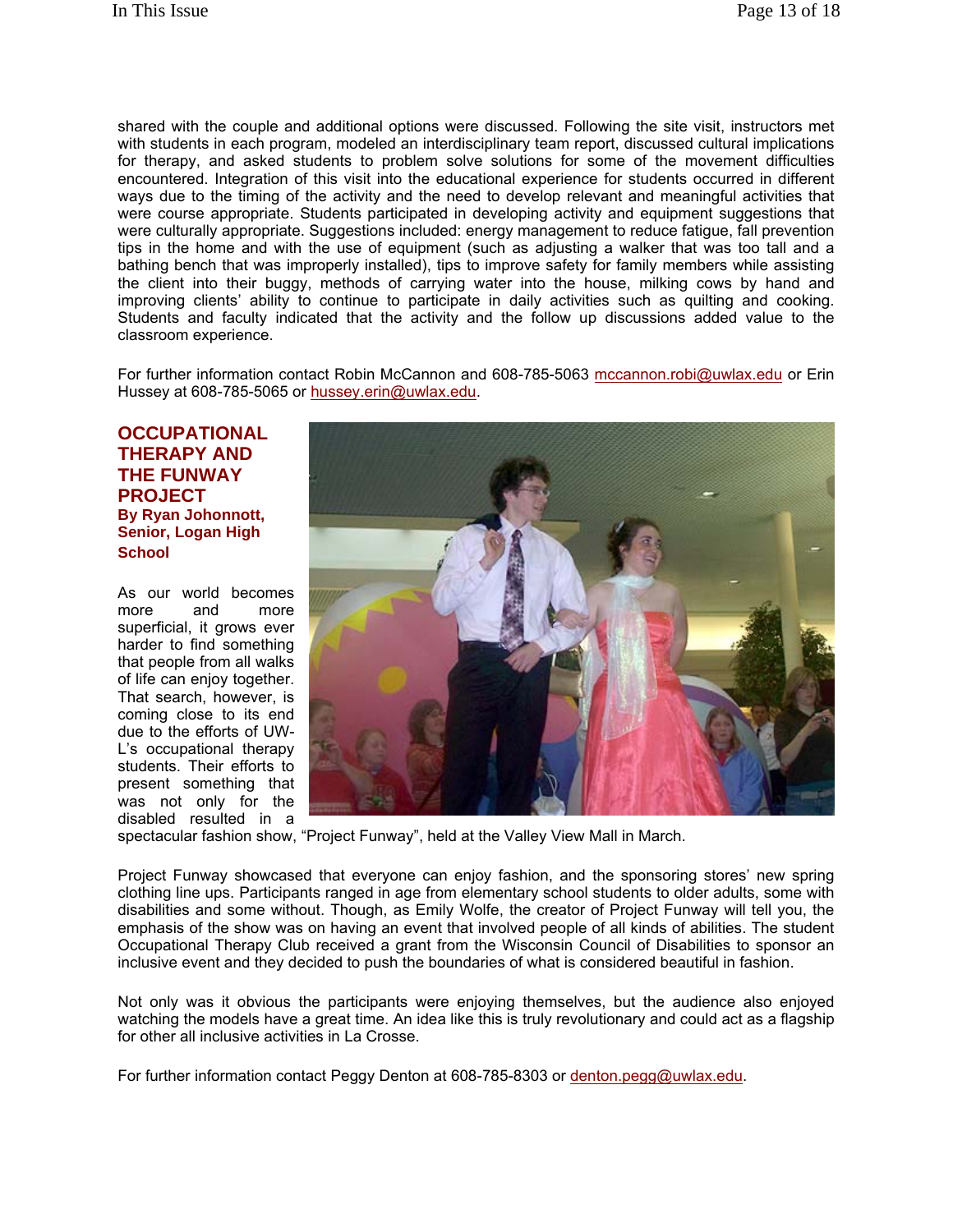## **HEALTH PROFESSIONS EMPLOYMENT FAIR TEACHES STUDENTS TO ENGAGE AS PROFESSIONALS**



Health Professions Department students in the OT and PT programs engage an employer at the Health Professions Employment Fair.



UW-L PT Program 1982 alumnus Wendy Dillie from Agnesian Healthcare interacts with Jessica Lemke (PT Class of 2008) at the Health Professions Employment Fair.

UW-L Physical Therapy and **Occupational Therapy** students enrolled in PTS733/ OT6414 Health Administration, got an "up close and personal" lesson in engaging as professionals at the **Healthcare** 

Employment Fair held on March 22nd. Over 40 employers from the Midwest attended. Students had the rare opportunity to participate in mock interviews and resume critiques with employers and receive valuable feedback on their professional presentation skills and materials. The event provided the students with an excellent understanding of employers' expectations and tips on deciding on that all important first employment choice. Employers and colleagues seemed to welcome the opportunity to visit the UW-L campus. Loyal relationships were built with the "consumers" of our students. Monies generated from this event will be used for Doctor of Physical Therapy (DPT) student professional development activities. One such activity will take place this summer when the DPT class of 2009 will journey to Milwaukee for three days to volunteer at the National Paralyzed Veterans Wheelchair Games. The Health Professions Department takes pride in "breaking out the walls" of our classrooms and creating these real learning experiences for our talented students.

For further information contact Michele Thorman at 608-785-8460 or thorman.mich@uwlax.edu.

### **GRANTS**

# **FOUR NMT STUDENTS WIN NATIONAL SCHOLARSHIPS**

The Society for Nuclear Medicine (SNM) recently announced the recipients of their Paul Cole Scholarships. Each year, these scholarships are presented to the best Nuclear Medicine Technology (NMT) students across the nation, and competition is intense. Of this year's 15 baccalaureate winners, four are from UW-



La Crosse! They are Emily Bindl, Dennis Flood, Vana Hansch, and Brooke Whitcher. Emily is currently a senior performing her internship at Aurora St. Luke's Medical Center in Milwaukee, Dennis and Brooke are at the Mayo Clinic, and Vana is a junior. Each recipient receives a check for \$1000, as well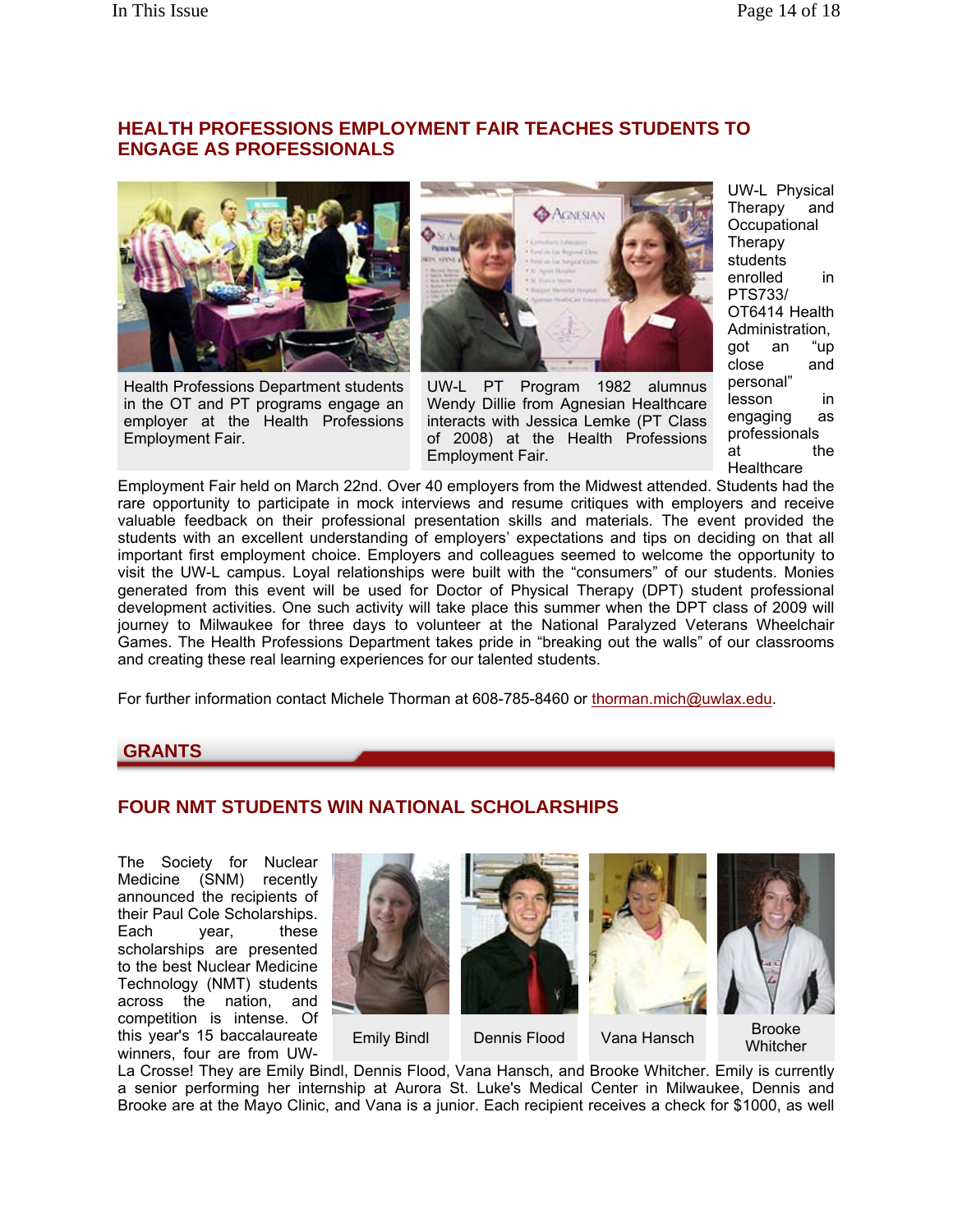as the prestige associated with this scholarship. Congratulations to all four! These scholarships are based on financial need, statements of goals, academic performance and program director recommendations. They are funded by the Education and Research Foundation for SNM, and were established in memory of Paul Cole, an NMT leader and champion of student education. The Nuclear Medicine Technology program began almost 40 years ago at UW-La Crosse, because of the initiative of (now Emeritus) Chemistry Professor William J. Nieckarz. Since then over 600 students have graduated from this program, and all indications, including the four scholarships won this year, are that our program is one of the best in the country. Nuclear Medicine Technologists are health care professionals that provide valuable anatomical and physiological diagnostic information to physicians and patients. NMT procedures involve the injection of small amounts of radioactive materials into patients. These materials then localize in the organ of interest, and can be imaged in 3-D, showing not only the structure of the organ, but also how well it is functioning. NMT procedures are often valuable in determining what treatment is necessary.

For further information contact Jeff Bryan at 608-785-8271 or bryan.jeff@uwlax.edu.

## **NATIONAL SCIENCE FOUNDATION RESEARCH EXPERIENCES FOR UNDERGRADUATES PROGRAM BEGIN SUMMER OF 2007**

The Institute for Biomolecular Sciences (IBS) was recently awarded a highly competitive REU (Research Experiences for Undergraduates) grant from the National Science Foundation, for nearly \$300,000. This award, co-authored by David Howard and Anne Galbraith (Biology), funds a three-year REU site at UW-L for ten students each year. Provided are research opportunities in biomolecular sciences that they would not normally have at their home institutions. The program is designed to build upon a well established, internally funded College of Science and Health Dean's Distinguished Fellowship Program, which will provide an active cohort of undergraduate researchers with whom REU students can interact. Students perform research with faculty in the IBS and attend a series of workshops designed to prepare them for careers in biomolecular science. Students were recruited most heavily from two year colleges and smaller institutions that lack the biomolecular facilities that UW-L can provide.

A whopping 126 applications were received for the 10 spots available for this summer. Applications came from a diverse array of students from all over the country. The two co-directors put in many hours, whittling the number of applications down to the 10 students who were sent letters of acceptance.

The intellectual focus of biomolecular science is a natural extension of the UW-L IBS. The 12 faculty who committed to serving as mentors have collectively mentored over 340 undergraduate research projects. Since 2000, these faculty have garnered 16 extramural research grants, published over 50 peer reviewed scientific articles, and made over 230 presentations with undergraduates. In addition to their research expertise, the faculty have extensive experience successfully training undergraduates in the research lab and the classroom, and thus are well prepared to lead the workshops. The facilities for this predominantly undergraduate institution are superb, due mainly to the success of IBS faculty securing external funding, and will provide students the opportunity to apply virtually any modern molecular approach needed.

For further information contact Anne Galbraith at 608-785-8246 or galbrait.anne@uwlax.edu.

## **HIGHLIGHTS FROM THE PHYSICS DEPARTMENT**

• Gus Borstad, majoring in Physics (Optics Emphasis) and Mathematics, received the Barry M. Goldwater Scholarship for 2007-2008. He is one eight students from Wisconsin and 317 from the entire United States to have been selected. This is one of the most competitive awards given to students doing outstanding work in mathematics, science, engineering and computer science. He has been performing laser research with Mike Jackson, Lyndon Zink and Gubbi Sudhakaran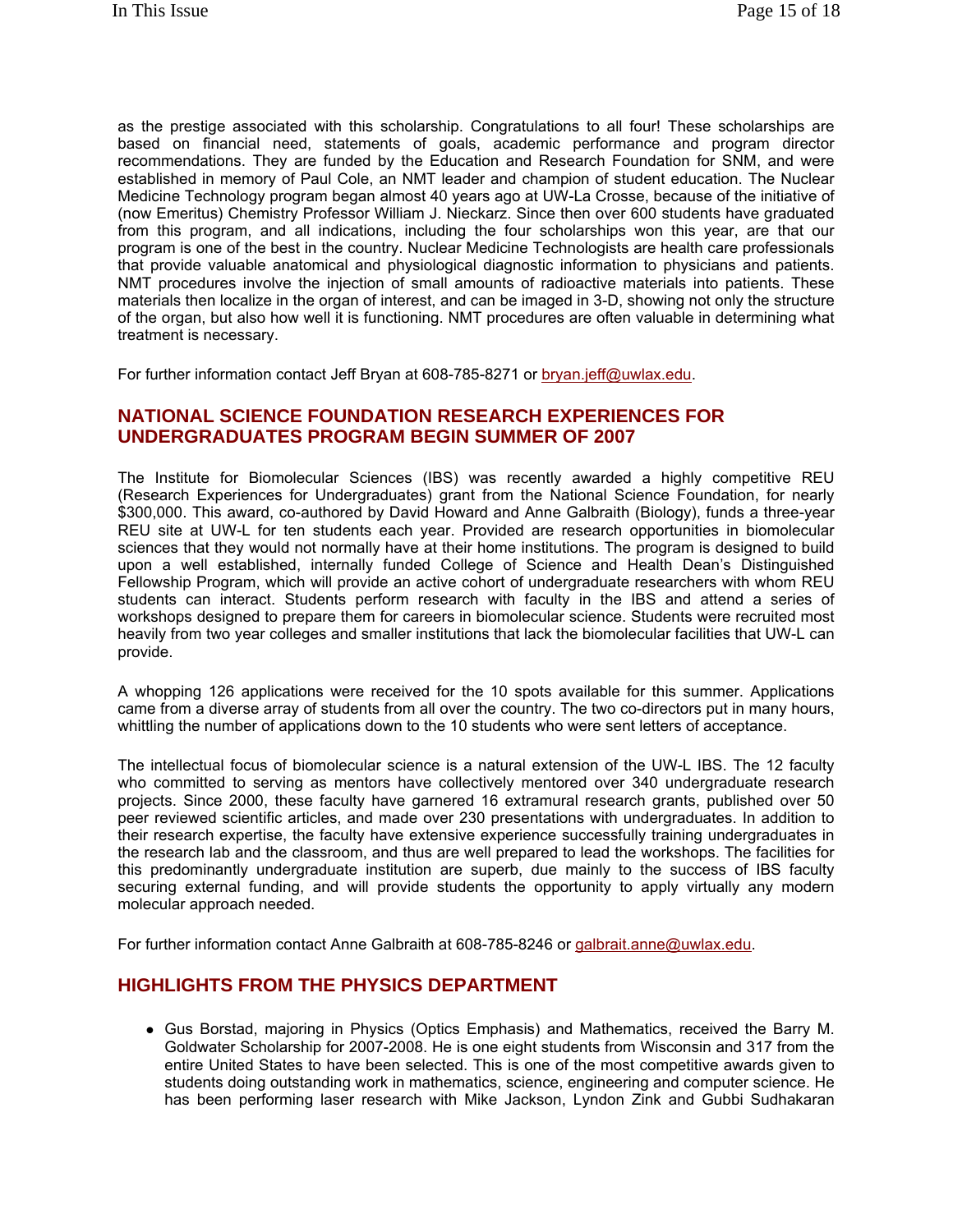since his freshman year.

- Lee Wienkes, majoring in Physics (Optics Emphasis), Mathematics and German Studies, received the Murphy Award for Academic Excellence. This award recognizes the university's top graduating scholar. Lee has performed research with John Colton for the past several years and was a recipient of the Barry M. Goldwater Scholarship for 2006-2007. This upcoming fall, Lee will be pursuing his Ph.D. in Physics at the University of Minnesota.
- Brooke Chuzles, May 2005 graduate in Physics (Optics Emphasis) and Mathematics, received the National Defense Science and Engineering Graduate Fellowship. This highly competitive program is supported by the Department of Defense in which recipients receive a \$30,000 per year stipend along with full tuition coverage for three years. She is currently pursuing her Ph.D. at the Institute of Optics, University of Rochester. While an undergraduate, Brooke performed research at UW-L and at the University of Oxford under the supervision of Mike Jackson.
- Luis Perez of the Physical and Theoretical Chemistry Laboratory at the University of Oxford worked in the far-infrared laser lab at UW-L in February/March 2007. Chris Uranga of the Department of Chemistry, San Diego State University successfully defended his M.S. thesis in April 2007. Both students performed the experimental portion of their thesis at UW-L under the supervision of Mike Jackson and Lyndon Zink.

For further information contact Mike Jackson at 608-785-8439 or jackson.mic2@uwlax.edu.

## **EXERCISE AND SPORTS SCIENCE GRADUATE ASSISTANT RECEIVES \$10,000 STIPEND. KLINE EARNS NSCA COACH PRACTITIONER DISTINCTION.**



James White and Dennis Kline.

James White, a graduate assistant for the UW- La Crosse Strength Center, was one of five recipients for the National Strength and Conditioning Association's (NSCA) Student Assistantship Award for this past academic year. He received a \$10,000 stipend to work with Dennis Kline, Director of the Strength Centers, who recently earned the NSCA Coach Practitioner Distinction. This distinction recognizes coaches with four or more years of head strength and conditioning experience. Additionally, these coaches have demonstrated high levels of professional service and accomplishment in the field of strength and conditioning.

The purpose of the Student Assistantship Program is to link qualified students with experienced coaches to help develop the next generation of strength and conditioning professionals. This is an excellent opportunity for the college graduate to gain practical, applied experience in strength and conditioning, while learning from a highly skilled and educated mentor. Additionally, the Student Assistantship Program is an exceptional vehicle for the established strength and conditioning professional to access qualified apprentices. The purpose of this assistantship program is to help facilitate both of these processes.

The students chosen to be part of this program should demonstrate high levels of academic achievement and show a focus in the field of strength and conditioning. The following criteria are considered when awarding the assistantships:

• Students must have completed a graduate or undergraduate strength and conditioning curriculum from an accredited college or university.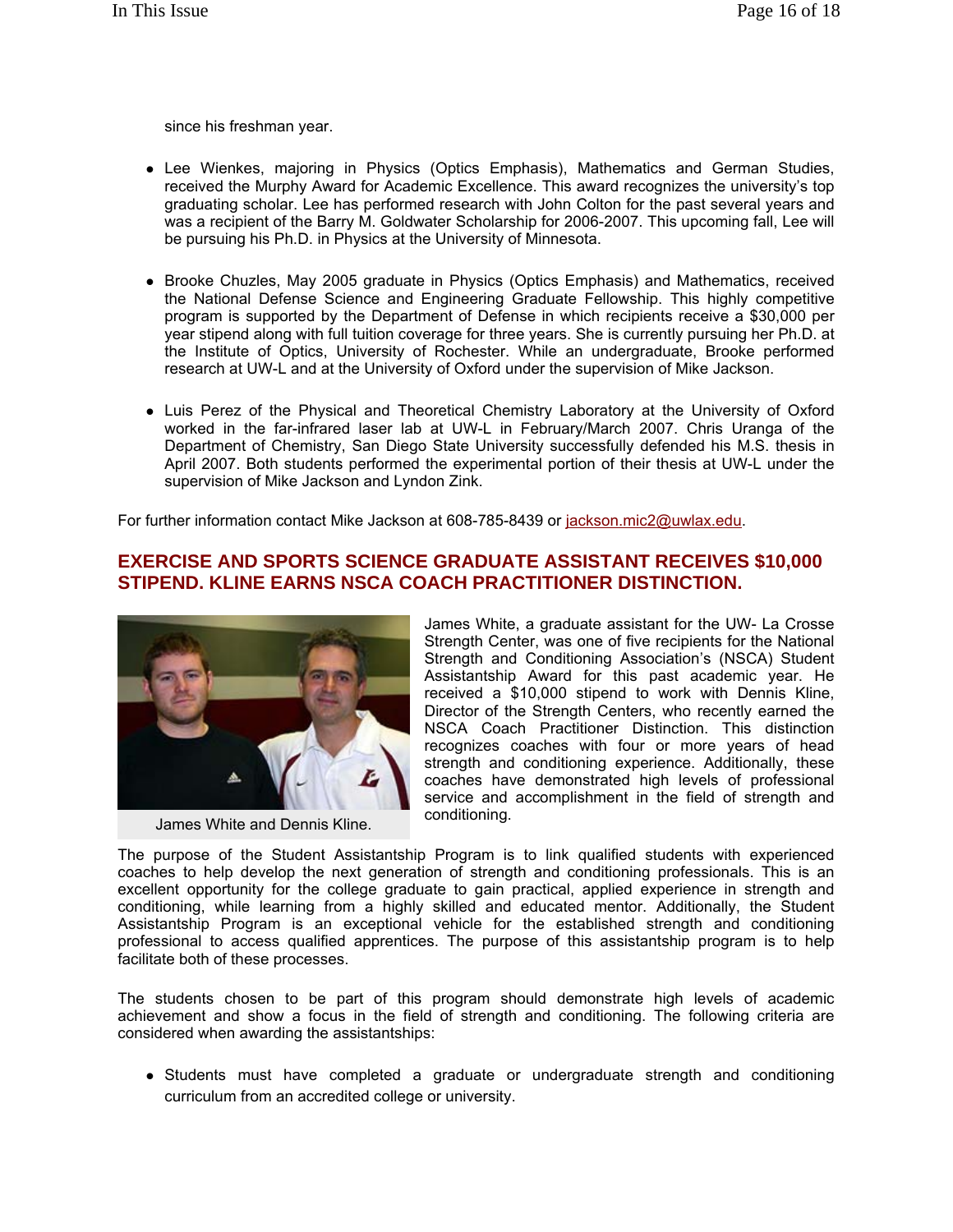- Students should be involved in the strength and conditioning field. Work and/or volunteer experience as an assistant strength and conditioning coach is considered.
- Applicants must possess current certification as a NSCA Certified Strength and Conditioning Specialist (CSCS®) and have or expect to receive CPR certification.
- Applicants must also be members of the NSCA.
- Applicants must supply a resume and three letters of recommendation.

For further information contact Dennis Kline at 608-785-6533 or kline.denn@uwlax.edu.

### **RESEARCH**

## **SENIOR CHEMISTRY MAJOR JAMESON BOTHE PRESENTS IN WASHINGTON**

Senior chemistry major Jameson Bothe was selected to present his research with faculty member Keith Beyer at the Council on Undergraduate Research "Posters on the Hill" day in Washington, DC on April 25, 2007. Jameson was one of just 75 students selected nationally from hundreds of applicants to present his research. Jameson was also the only student selected from the state of Wisconsin, and so was representing undergraduate research in the state through his presentation. The title of his presentation was "Experimental Study of the Human Impact on Cirrus Cloud Formation." Jameson has spent



Congressman Ron Kind with Jameson Bothe and Keith Beyer.

the last three years working with Keith Beyer performing laboratory experiments to determine the impact air pollution has on cloud formation, which in turn plays a role in global warming. The research is funded by a grant from the National Science Foundation.

The "Posters on the Hill" day included presentations by professional on non-traditional career paths in science, and meetings with Congressmen. Bothe and Beyer met with Representative Ron Kind. Kind also attended Jameson's presentation at the poster session. In addition, the two also met with a representative from Senator Feingold's office as the senator was unavailable that day. Both Feingold and Kind have been strong supporters of science funding, and the presentation by Bothe and office visits helped to demonstrate how science funding impacts training of future scientists at the undergraduate level. UW-L and the College of Science and Health have been leaders in the state in research participation by undergraduates. How fitting that a student from UW-L was chosen to represent the state at this premier showcase of undergraduate research!